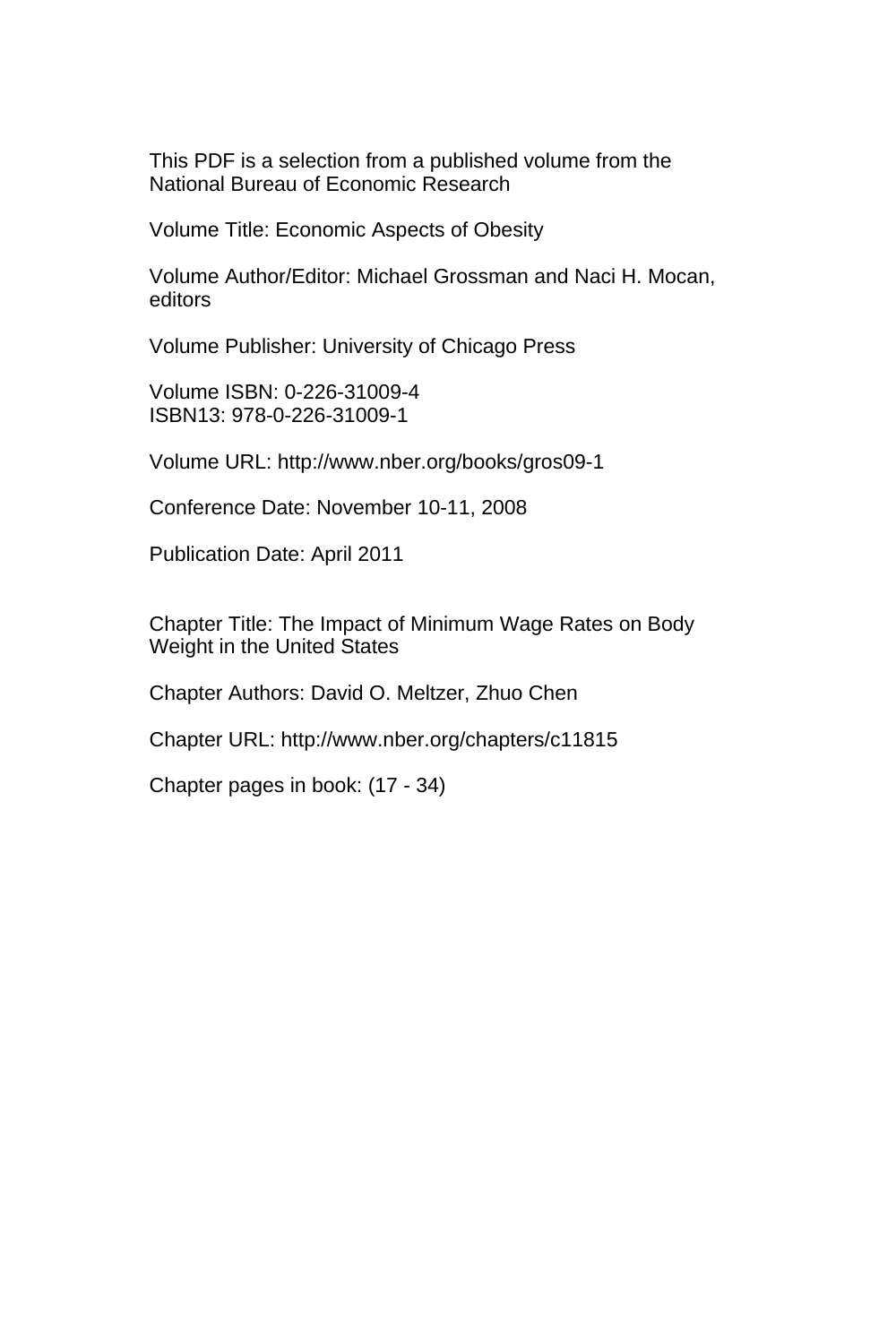# **The Impact of Minimum Wage Rates on Body Weight in the United States**

David O. Meltzer and Zhuo Chen

Since 1970, the rate of obesity in the United States has increased from about 14 percent to over 25 percent and has come to be recognized as a major public health concern (NIH 1998; Flegal et al. 1998, 2005; Ogden et al. 2006). Understanding the causes of obesity is important because it may suggest strategies to address the increase in obesity. Increases in body weight are the result of an excess of caloric intake relative to caloric expenditure. Changes in both caloric expenditure and caloric intake have been hypothesized to have contributed to increasing obesity in the United States. Factors that have been suggested to have decreased caloric expenditure include the development of a more sedentary lifestyle due to the decreasing role of physical labor in work and the increasingly sedentary nature of leisure activities due to the growth of television and video games. Factors affecting food consumption that have been emphasized include the greater consumption of "fast-food" away from home and the declining cost of eating a diverse set of foods at home due to the increased availability of low-cost prepared and highly

David O. Meltzer is associate professor in the Department of Medicine and associated faculty member in the Harris School of Public Policy and the Department of Economics at the University of Chicago, and a research associate of the National Bureau of Economic Research. Zhuo Chen is an economist at The Centers for Disease Control and Prevention (CDC), U.S. Department of Health and Human Services.

The authors would like to acknowledge the financial support of the Chicago Center of Excellence in Health Promotion Economics (P30 CDC000147-01, PI: Meltzer) from the Centers for Disease Control and Prevention and a Midcareer Career Development Award from the National Institute of Aging (1 K24 AG031326-01, PI: Meltzer). Dr. Meltzer would also like to acknowledge salary support from the Agency for Healthcare Research and Quality through the Hospital Medicine and Economics Center for Education and Research on Therapeutics (CERT) (U18 HS016967-01, PI: Meltzer). The work of Zhuo Chen was done when he was a postdoctoral scholar at the Chicago Center of Excellence in Health Promotion Economics, The University of Chicago.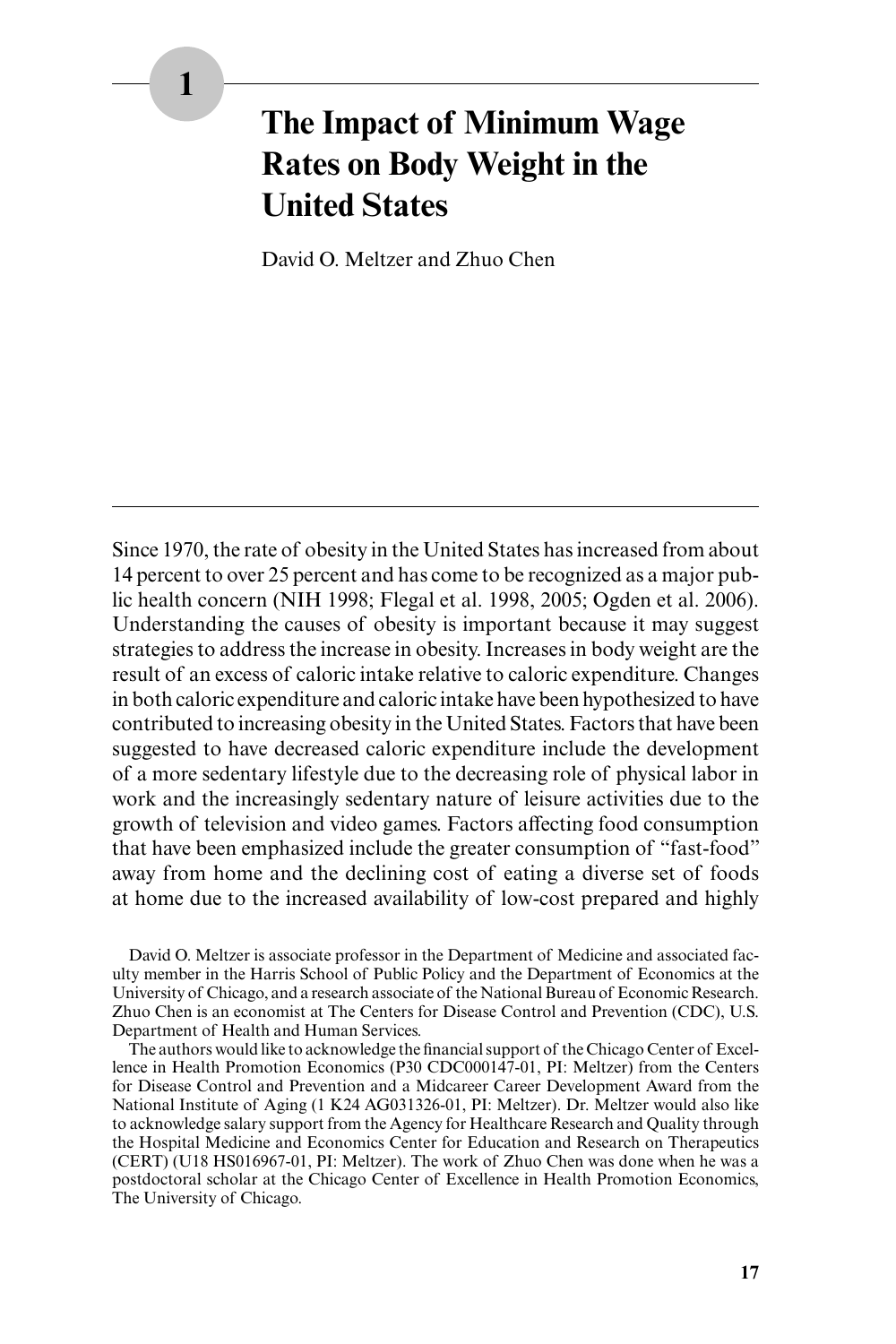processed foods (Cutler, Glaeser, and Shapiro 2003; Philipson and Posner 2003; Mello, Studdert, and Brenna 2006; Nestle 2006).

The consumption of fast- food has received particular attention as a cause of obesity. Chou, Grossman, and Saffer (2004) found that people who live in closer proximity to fast- food restaurants are more likely to be obese. However, this finding might not reflect a causal effect of the presence of fast-food restaurants on obesity, but instead a tendency for fast- food restaurants to locate in areas where the demand for their products will be greater. Even if this association were viewed to reflect a causal effect of fast-food restaurants on obesity, it would not explain why the number of fast- food restaurants should have increased. Recent studies present mixed evidence. Anderson and Matsa (2009) found no causal link between proximity to restaurants and obesity. Currie et al. (2009) used data from 3 million school children in California and over 1 million pregnant women in Michigan, New Jersey, and Texas to estimate the impact of fast- food restaurants on obesity. They found that a fast- food restaurant within a tenth of a mile of a school is associated with 5.2 percent increase in obesity rates among ninth grade children, and that a fast-food restaurant within a half mile of residence results in a 2.5 percent increase in the probability of gaining over 20 kilograms among pregnant women.

Because minimum wage labor makes up about one third of the cost of fast- food, and because the real minimum wage has varied nationally and across states over time due to inflation and changes in state and federal minimum wage laws that would not seem to have any independent reasons to affect obesity, variation in real minimum wages may provide a powerful mechanism to provide a test for the hypothesis that fast- food consumption may play a role in increasing obesity in the United States. While the variation in the real minimum wage across states over time is the critical element for this test of the hypothesis, the fact that the real minimum wage in 2007 constant dollars fell from a maximum of about \$9.15 in 1968 to a low of about \$5.80 in 2007 suggests that it is possible that the decline in real minimum wage itself may have played a role in the long-term increase in obesity over this period.<sup>1</sup> Although our analysis does not support a direct test of the hypothesis that a decline in the minimum wage could affect obesity by increasing the consumption of fast- food, we complement this analysis in our discussion by calibrating our findings against the results of other studies that have examined how declines in the minimum wage would translated into lower prices for food away from home (Aaronson, French, and MacDonald 2008; Aaronson 2001; MacDonald and Aaronson 2006; Lee and O'Roark 1999; Piggott 2003) and how increased consumption of food away from

<sup>1.</sup> Nominal minimum wage rates can be found in a document provided by the Employment Standard Administration, U.S. Department of Labor, "Changes in basic minimum wages in non-farm employment under state law: Selected years 1968 to 2008." Available at: http://www .dol.gov/whd/state/stateMinWageHis.htm.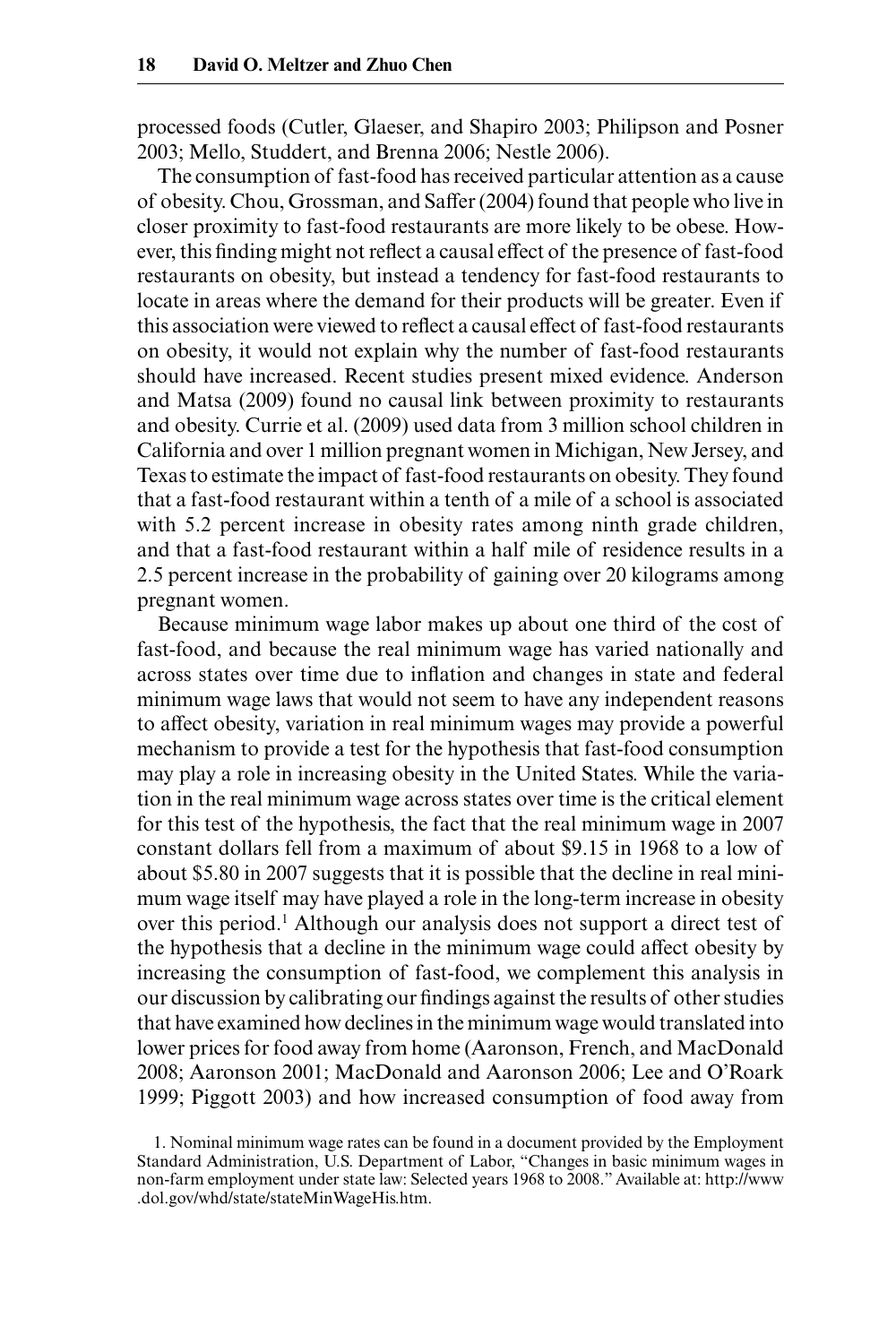home would increase obesity (Chou, Grossman, and Safer 2004). Since the results of this calibration exercise are similar in magnitude to the results of our primary analysis of the association of minimum wages and obesity, this helps provide confidence that the association we observe may reflect a causal pathway to obesity through increased consumption of fast- food. We also recognize that increases in the minimum wage may affect incomes. However, as we will discuss later, because a relatively small fraction of the population earns minimum wage and because the effects we find are larger in higher income persons, we do not think this potential income effect explains our findings.

#### **1.1 Methods**

Real minimum wages were calculated using data on nominal minimum wages and consumer price indices (CPI) from 1984 to 2006, the years for which our obesity data were available. Nominal minimum wage data by state was obtained from the Bureau of Labor Statistics.<sup>2</sup> We then calculated the real wage rates in 2006 dollars by dividing the nominal wage rates by the census-region-specific all items CPI.<sup>3</sup> Because most fast-food restaurants are part of chains that are classified as interstate commerce and are therefore subject to federal minimum wage legislation,<sup>4</sup> we used the higher of the federal minimum wage and the state minimum wage. Figure 1.1 reports the trends in mean nominal and real minimum wage rates across states, weighted to reflect the distribution of population in our obesity data, which is intended to be representative of the U.S. noninstitutionalized adult population. The pattern of changes in these average real minimum wages reflects a combination of federal nominal minimum wages increases in 1990 and 1996 (denoted by large squares) and multiple state increases over time, and the tendency for inflation to erode the average real minimum wage in the absence of legislated increases. Despite the two increases in the federal minimum wage and numerous increases in state minimum wages, the mean real minimum wage rate faced by respondents in our sample declined from \$6.40 in 1984 to \$5.82 in 2006. Although this overall change was modest, the powerful effect of the federal minimum wage caused much larger variations in average real minimum wages over shorter time periods. For example, from September 1997 when the federal minimum was raised to \$5.15 an hour to the end of the period studied, the average real minimum wage fell from \$6.47 to \$5.82. Seventeen states had state minimum wage rates above the federal minimum wage by April 2006. Oregon, Vermont, and Washington

<sup>2.</sup> Full set of the minimum wage rates data is compiled by using various issues of *Monthly*  Labor Review. Available at: http://www.bls.gov/opub/mlr/archive.htm.

<sup>3.</sup> Bureau of Labor Statistics, U.S. Department of Labor (July series, without seasonal adjustment) extracted from the BLS website. Available at: http://www.bls.gov/CPI/#data.

<sup>4.</sup> U.S. Department of Labor, Employment Standards Administration (2004).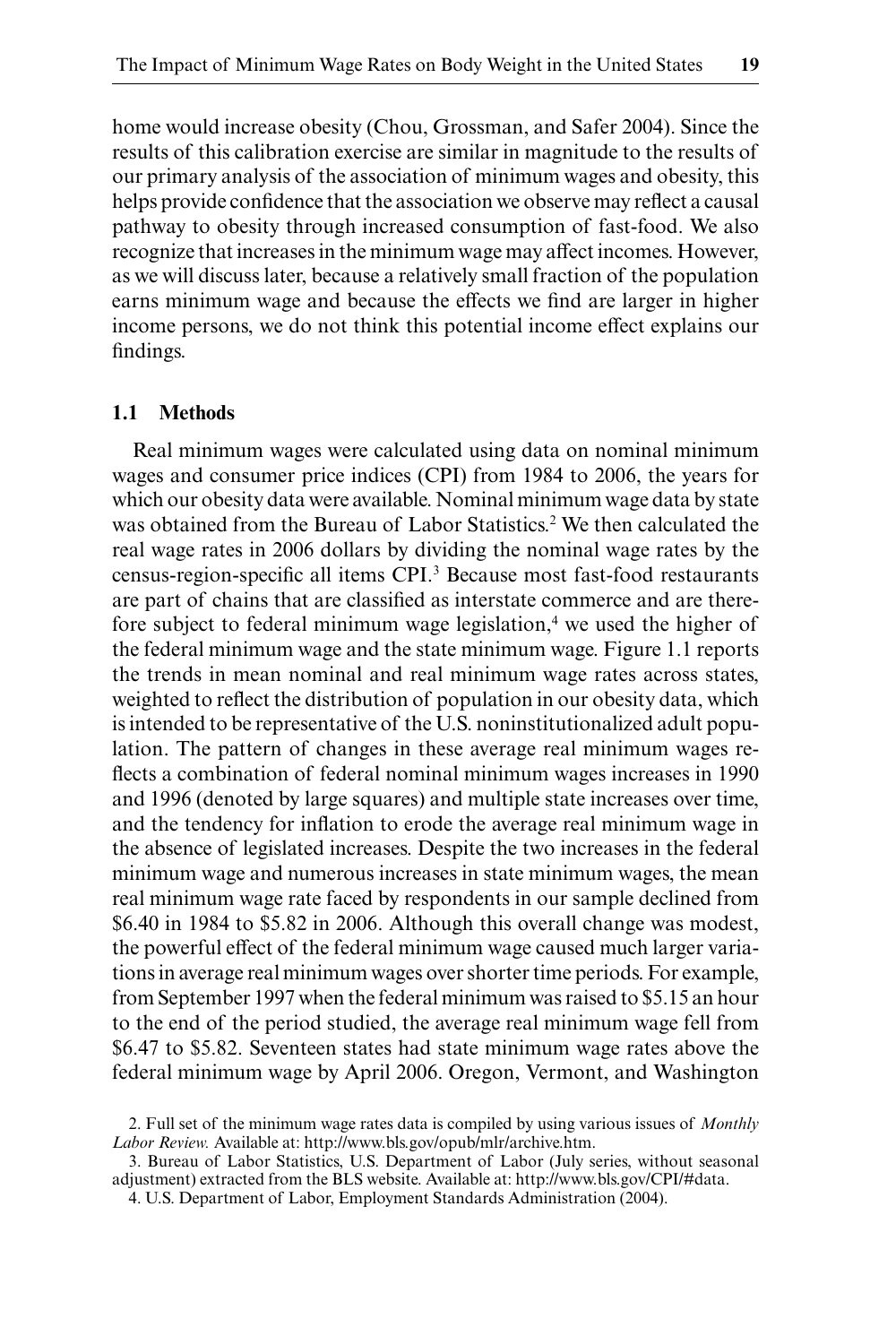

**Fig. 1.1 Nominal (panel** *A***) and real (panel** *B***) minimum wage in the United States. Enlarged squares indicate values at 1990 and 1996, when increases in federal minimum wage occurred.**

automatically adjust minimum wage rates each year using state consumer price indices.

We studied the effects of these minimum wage changes among respondents to the Behavior Risk Factor Surveillance System (BRFSS) from 1984 to 2006.<sup>5</sup> The BRFSS surveys health risk behaviors among noninstitutionalized American civilian adults age 18 and older and is the most commonly used source of data for national studies of obesity and physical activity in the United States (See Chou, Grossman, and Saffer 2004). Data for BRFSS

5. CDC (1984-2006).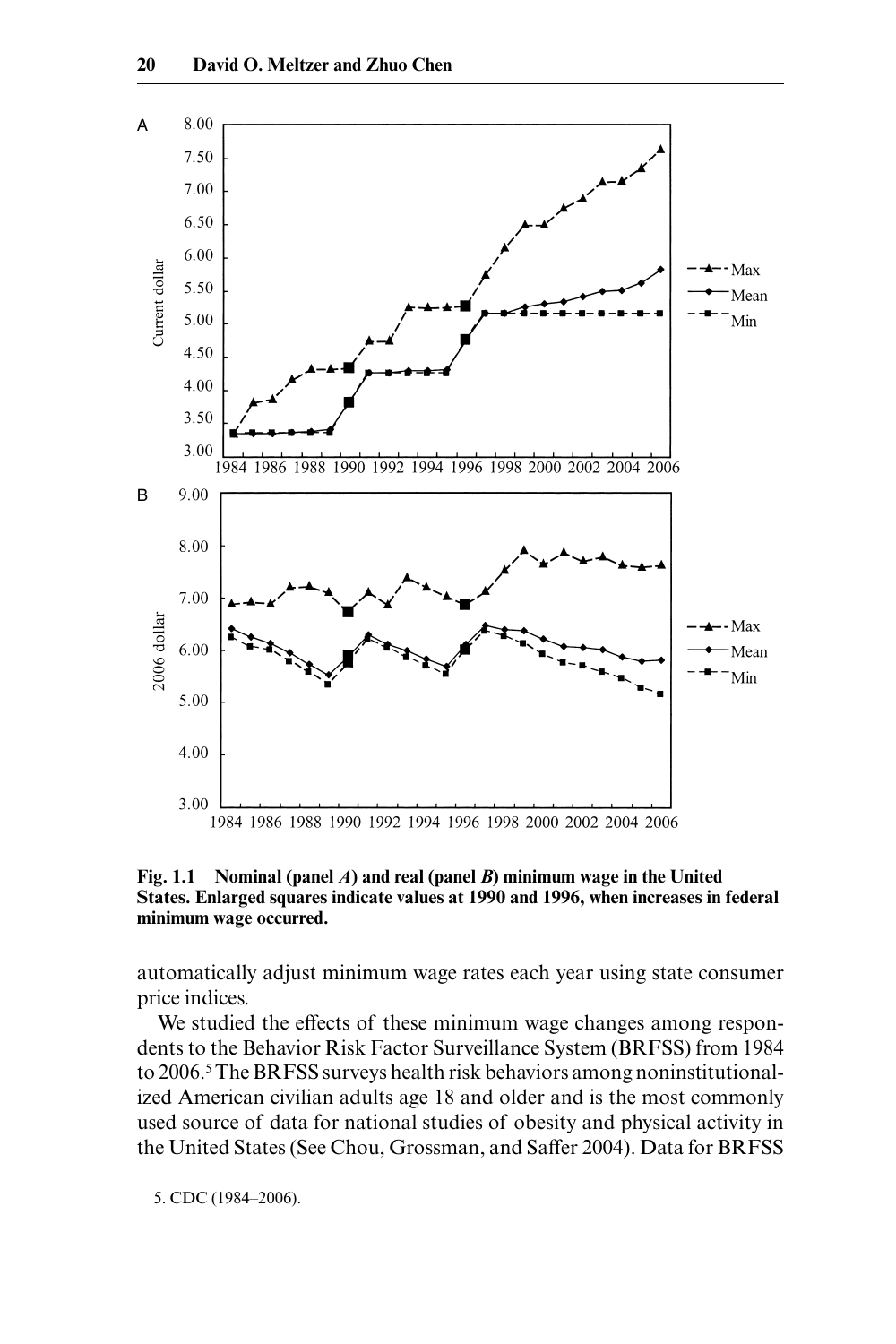is collected by state health departments using computer assisted telephone interviewing with coordination by the Centers for Disease Control and Prevention (CDC). When data collection for BRFSS began, only fifteen states participated. However, by 1994, all fifty states, the District of Columbia, and three territories participated.

The 1984 to 2006 BRFSS includes 3,256,947 valid interview records. We excluded pregnant women (33,385) and records with missing information on weight, height, and key confounding factors (165,410). We also excluded records with values of body mass index (BMI) (weight in kilograms divided by height in meters squared) that we considered implausible: 863 with BMI  $<$  14 and 8,911 with BMI  $>$  50. This left a final study sample of 3,048,378 individuals with complete information. The CDC BRFSS group provides a final sampling weight to account for the sampling design. Figure 1.2



**Fig. 1.2 Average BMI (panel** *A***) and obesity prevalence (panel** *B***) among the BRFSS sample. Enlarged squares indicate values at 1990 and 1996, when increases in federal minimum wage occurred.**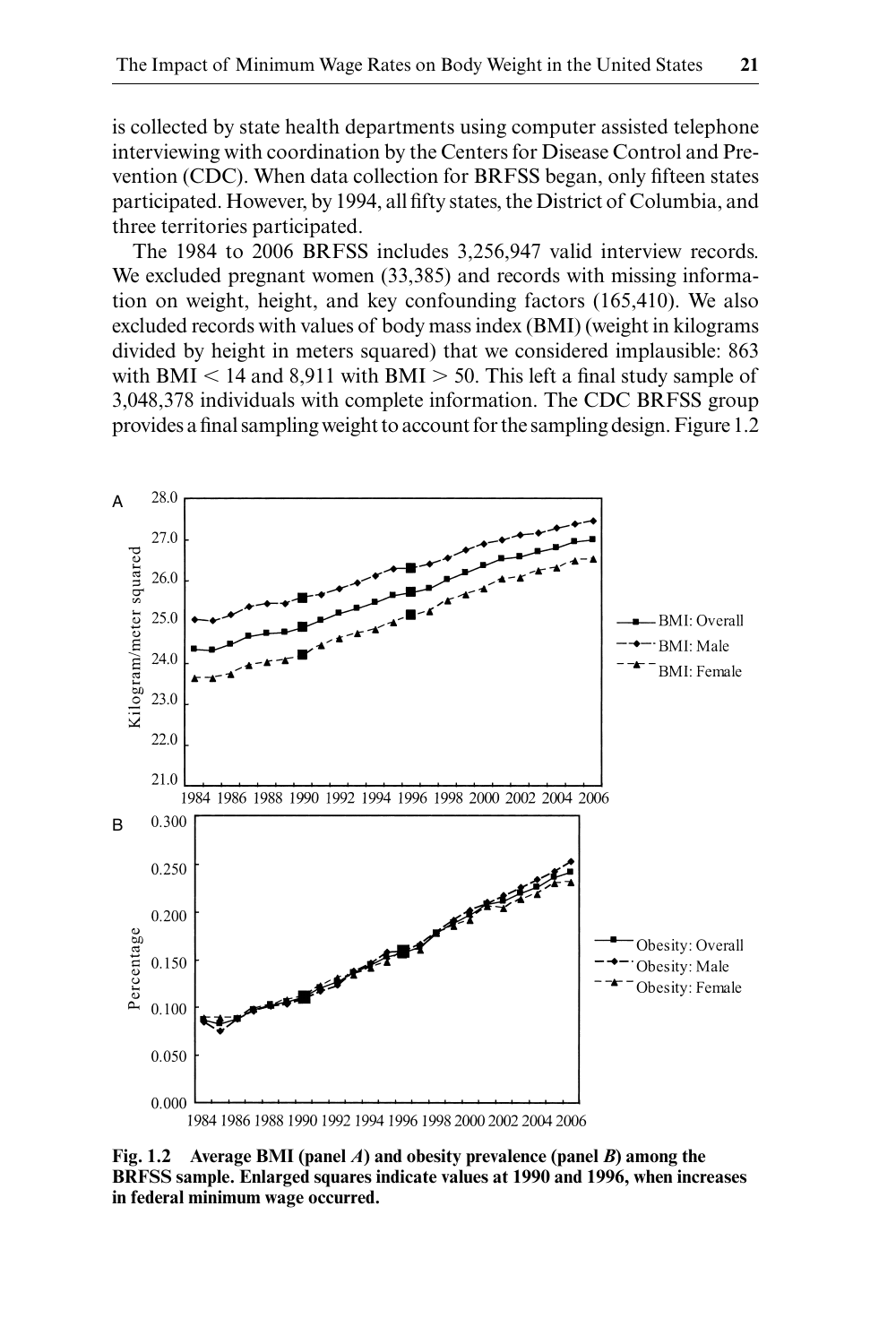illustrates the trend of the weighted mean of BMI and proportion of obesity individual among the BRFSS sample and subsamples by gender group.

## **1.2 Empirical Analysis**

Multivariate linear regression models were used to study the effects of the real minimum wage on BMI. Regressions controlled for race and ethnicity, age, marital status, education, income, state fixed effects, and year effects, with coding as described in table 1.1. Categories for household income interval indicators were obtained from the original surveys. Due to changes in

| 14VR 1.1                                |                              |                           |                             |
|-----------------------------------------|------------------------------|---------------------------|-----------------------------|
| Characteristics                         | Overall<br>$(N = 3,048,378)$ | Male<br>$(N = 1,274,462)$ | Female<br>$(N = 1,773,916)$ |
| Body mass index                         | $25.812 \pm 0.005$           | $26.401 \pm 0.007$        | $25.231 \pm 0.007$          |
| Obese                                   | 0.166                        | 0.169                     | 0.163                       |
| Minimum wage: CPI adjusted, 2006 dollar | $6.032 \pm 0.001$            | $6.033 \pm 0.001$         | $6.032 \pm 0.001$           |
| Minimum wage: nominal                   | $4.714 \pm 0.001$            | $4.72 \pm 0.002$          | $4.708 \pm 0.001$           |
| Age                                     | $44.787 \pm 0.019$           | $43.432 \pm 0.028$        | $46.127 \pm 0.026$          |
| White (reference)                       | 0.765                        | 0.764                     | 0.766                       |
| Black                                   | 0.093                        | 0.086                     | 0.101                       |
| Hispanic                                | 0.097                        | 0.102                     | 0.093                       |
| Others                                  | 0.044                        | 0.048                     | 0.040                       |
| Less than high school (reference)       | 0.051                        | 0.051                     | 0.050                       |
| Some high school                        | 0.089                        | 0.087                     | 0.092                       |
| High school or GED                      | 0.323                        | 0.310                     | 0.336                       |
| Some college                            | 0.262                        | 0.253                     | 0.271                       |
| College or above                        | 0.275                        | 0.300                     | 0.251                       |
| Married (reference)                     | 0.090                        | 0.077                     | 0.101                       |
| Divorced                                | 0.090                        | 0.077                     | 0.101                       |
| Widowed                                 | 0.071                        | 0.027                     | 0.115                       |
| Separated                               | 0.022                        | 0.018                     | 0.026                       |
| Never been married                      | 0.192                        | 0.221                     | 0.162                       |
| Member of an unmarried couple           | 0.026                        | 0.028                     | 0.025                       |
| Income less than \$10k (reference)      | 0.079                        | 0.061                     | 0.098                       |
| Income btw \$10k and \$15k              | 0.069                        | 0.061                     | 0.077                       |
| Income btw \$15k and \$20k              | 0.081                        | 0.076                     | 0.085                       |
| Income btw \$20k and \$25k              | 0.093                        | 0.093                     | 0.094                       |
| Income btw \$25k and \$35k              | 0.142                        | 0.148                     | 0.137                       |
| Income greater than \$35k               | 0.413                        | 0.458                     | 0.369                       |
| Income missing                          | 0.122                        | 0.104                     | 0.141                       |
| Income greater than \$50k               | 0.148                        | 0.165                     | 0.131                       |
| Income greater than \$75k               | 0.107                        | 0.123                     | 0.092                       |
| Male                                    | 0.497                        |                           |                             |
|                                         |                              |                           |                             |

**Table 1.1 Summary statistics of the BRFSS sample: 1984–2006a**

<sup>a</sup>All mean values are weighted. Cells with plus-minus signs indicate means  $\pm$  Taylor linearized standard errors.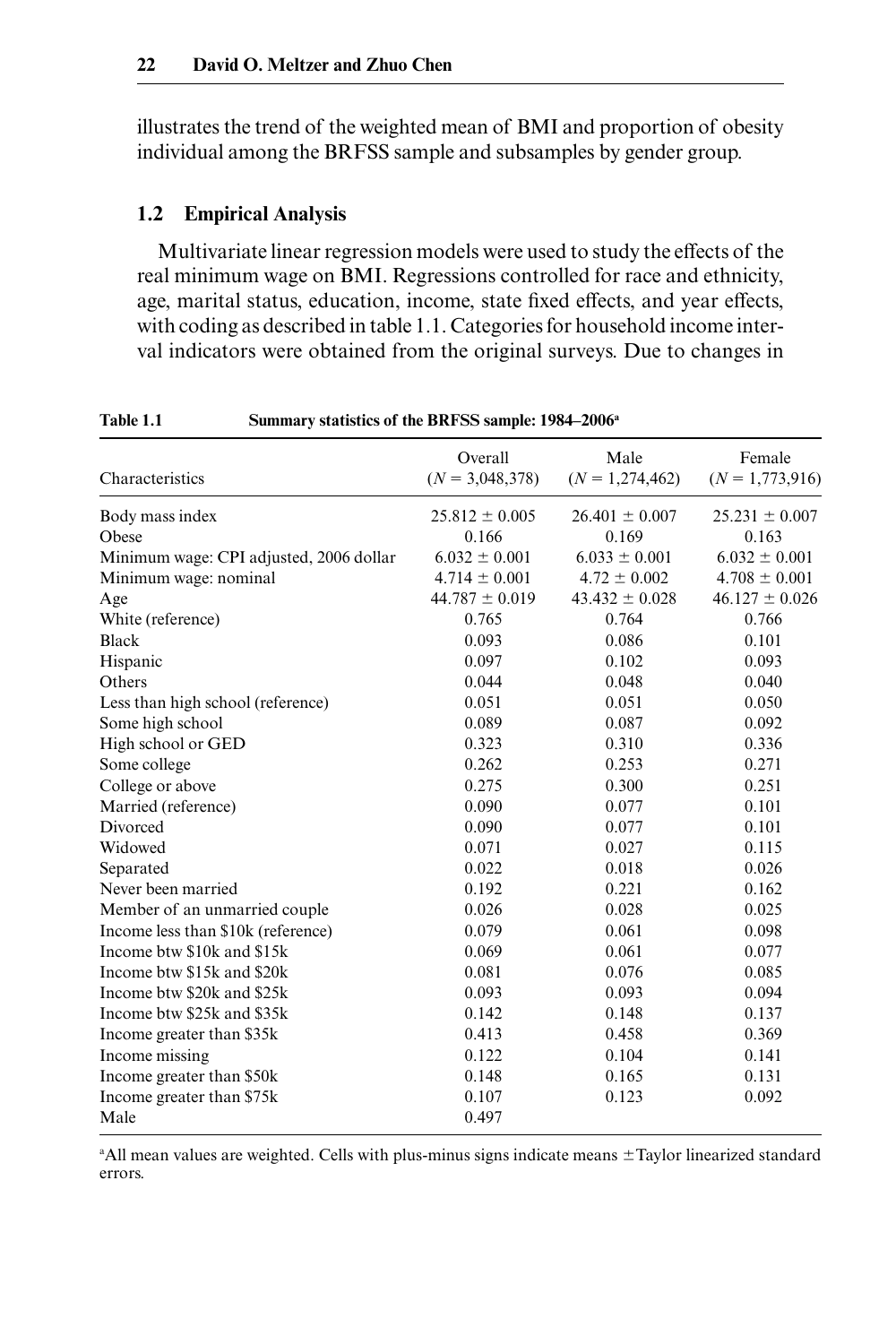survey design over time, the indicator for household income greater than \$50,000 applies only to responses after 1984, and the indicator for income greater than \$75,000 applies only from 1994 to 2006. We assign zero to these variables when they are not applicable. Because the categorical nature of these income variables makes adjustment for inflation difficult, we include interaction terms of categorical income indicators and years. In addition, we also examined specifications that did not include income and that interacted income with indicators for time period. Furthermore, because the minimum wage could have a direct effect on income, especially for low income persons (Lakdawalla and Philipson 2002), we also examined specifications that divided the sample into high and low income groups that were further divided by educational attainment. Because health status and weight may decline with advancing age and more rapidly among older persons, we estimated models without persons older than sixty. Because trends in minimum wage and obesity may vary across states, we added interaction terms to control for state-specific linear trends. We estimated all models on the full sample and on male and female samples separately. Robust or Huber- White errors are used in calculating the confidence intervals and the *p*-values to account for serial correlation and state clustering in the linear models (Bertrand, Duflo, and Mullainathan 2004).

The effects of the minimum wage on body weight might not be uniform across different parts of the body weight distribution, thus we also examined our model using quantile regressions.

Statistical analyses were performed using the survey data analysis commands of Stata software, version 9 (Stata Corporation).

#### **1.3 Results**

The summary statistics are presented in table 1.1. Over the study period, the average BMI is 25.8 for the full sample, 26.4 for men, and 25.2 for women. The percentage of obese individuals is roughly 17 percent for the full sample and for both genders. The weighted mean age is 44.8 for full sample, but the male sample is about two years younger than the female sample. This presumably reflects the greater life expectancy of women.

Table 1.2 provides the estimates of the linear regression models for BMI. The results suggest that a one- dollar increase in minimum wage is associated with a 0.06 decrease in mean BMI. The results for male and female samples separately are similar.

Quantile regression results showed that the effects vary by BMI, with the effects increasing steadily across the BMI distribution to a maximum effect of a one dollar increase in the real minimum wage on BMI of 0.13 for the ninetieth percentile. Results were again similar when men and women were analyzed separately (see figure 1.3).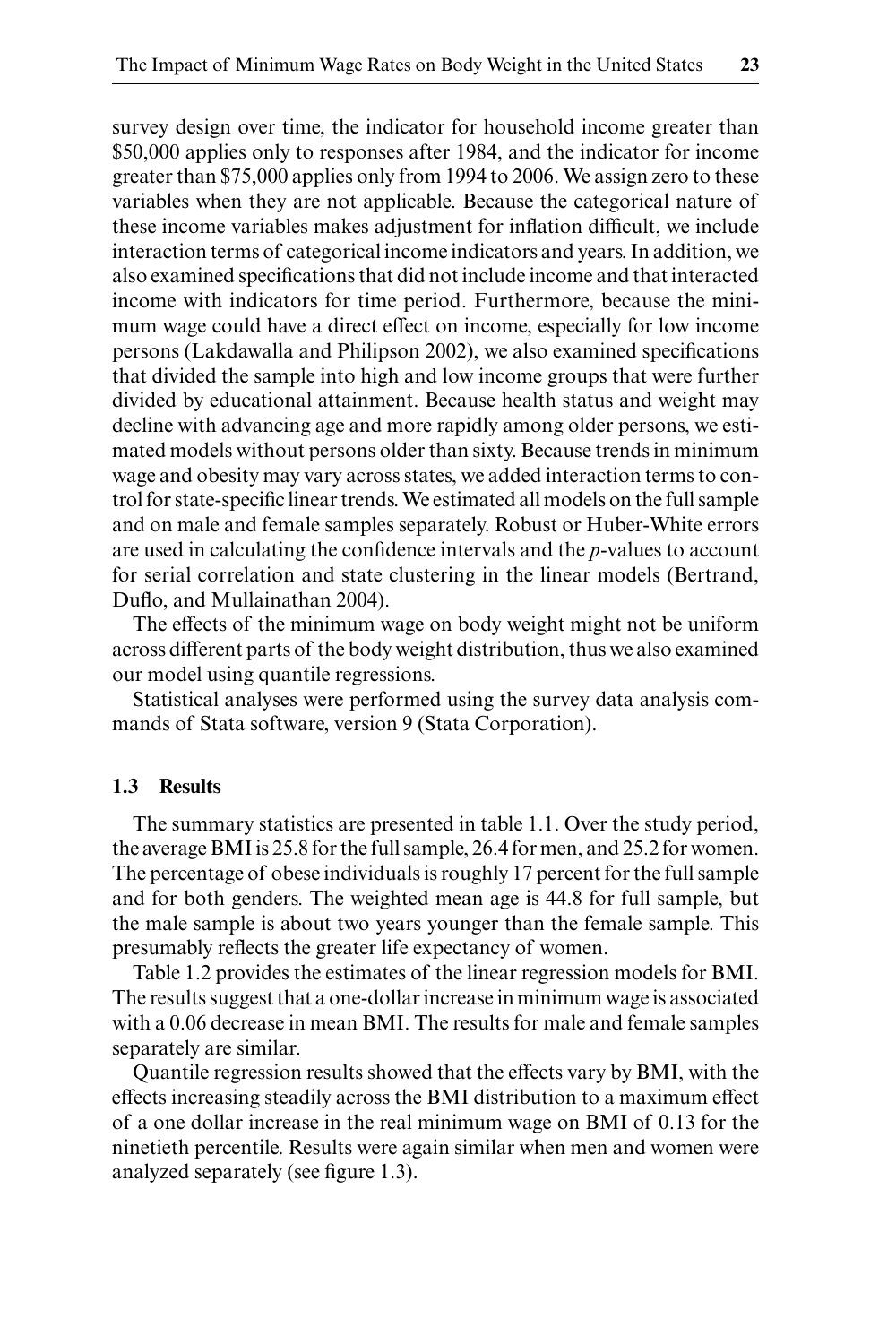| Table 1.2                                                       | Effects of minimum wage rates on body weight (BNII)                                                                                                                                                                                                                                                                                                                                                                                   |                 |                                  |            |                                    |                 |
|-----------------------------------------------------------------|---------------------------------------------------------------------------------------------------------------------------------------------------------------------------------------------------------------------------------------------------------------------------------------------------------------------------------------------------------------------------------------------------------------------------------------|-----------------|----------------------------------|------------|------------------------------------|-----------------|
|                                                                 | Full sample                                                                                                                                                                                                                                                                                                                                                                                                                           |                 | Male sample                      |            | Female sample                      |                 |
| Sample                                                          | Coefficient estimate<br>$(95\% \text{ CI})$                                                                                                                                                                                                                                                                                                                                                                                           | <i>p</i> -value | Coefficient estimate<br>(95% CI) | $p$ -value | Coefficient estimate<br>$(95\%$ CT | <i>p</i> -value |
| Minimum wage                                                    | $-0.060$ $(-0.105:-0.014)$                                                                                                                                                                                                                                                                                                                                                                                                            | 0.013           | $-0.055$ $(-0.106, -0.003)$      | 0.044      | $-0.063$ $(-0.113,-0.014)$         | 0.015           |
| Black<br>Male                                                   | (1.262; 1.352)<br>(1.405, 1.630)<br>1.307<br>1.518                                                                                                                                                                                                                                                                                                                                                                                    | 0.000<br>0.000  | (0.423; 0.699)<br>0.561          | 0.000      | 2.454)<br>(2.190;<br>2.322         | 000.1           |
| Hispanic                                                        | (0.469; 0.775)<br>0.622                                                                                                                                                                                                                                                                                                                                                                                                               | 0.000           | (0.232; 0.595)<br>0.413          | 0.000      | (0.707; 1.011)<br>0.859            | 0.000           |
| Others                                                          | $(-0.961,-0.444)$<br>$-0.702$                                                                                                                                                                                                                                                                                                                                                                                                         | 0.000           | $(-1.154; -0.646)$<br>0.900      | 0.000      | $-0.475$ $(-0.772; -0.178)$        | 0.003           |
|                                                                 | $(-0.242,-0.131)$<br>$-0.187$                                                                                                                                                                                                                                                                                                                                                                                                         | 0.000           | $(-0.162,-0.012)$<br>-0.087      | 0.027      | $(-0.604,-0.358)$<br>$-0.481$      | 0.000           |
|                                                                 | $(-0.586; -0.466)$<br>$-0.526$                                                                                                                                                                                                                                                                                                                                                                                                        | 0.000           | $(-0.196; -0.012)$<br>$-0.104$   | 0.031      | $(-1.244; -1.030)$<br>$-1.137$     | 0.000           |
| Some high school<br>High school or GED<br>Some college          | $(-0.745; -0.595)$<br>$-0.670$                                                                                                                                                                                                                                                                                                                                                                                                        | 0.000           | $(-0.249, -0.062)$<br>$-0.155$   | 0.002      | $(-1.469; -1.235)$<br>$-1.352$     | 0.000           |
| College or above                                                | $(-1.504,-1.264)$<br>$-1.384$                                                                                                                                                                                                                                                                                                                                                                                                         | 0.000           | $(-0.942, -0.678)$<br>$-0.810$   | 0.000      | $(-2.320; -2.032)$<br>$-2.176$     | 0.000           |
| Divorced                                                        | $(-0.450,-0.359)$<br>$-0.405$                                                                                                                                                                                                                                                                                                                                                                                                         | 0.000           | $(-0.611,-0.525)$<br>$-0.568$    | 0.000      | $(-0.465, -0.362)$<br>$-0.413$     | 0.000           |
| Widowed                                                         | (0.170; 0.259)<br>0.215                                                                                                                                                                                                                                                                                                                                                                                                               | 0.000           | $(-0.221; -0.068)$<br>$-0.145$   | 0.001      | $(-0.147,-0.033)$<br>$-0.090$      | 0.003           |
| Separated                                                       | $(-0.265, -0.112)$<br>$-0.188$                                                                                                                                                                                                                                                                                                                                                                                                        | 0.000           | $(-0.734, -0.598)$<br>0.666      | 0.000      | $(-0.163; 0.060)$<br>$-0.052$      | 0.367           |
|                                                                 | $(-0.268,-0.154)$<br>$-0.211$                                                                                                                                                                                                                                                                                                                                                                                                         | 0.000           | $(-0.647,-0.563)$<br>$-0.605$    | 0.000      | $(-0.006; 0.179)$<br>0.087         | 0.73            |
| Never been married<br>Member of an unmarried couple             | $(-0.329,-0.212)$<br>$-0.271$                                                                                                                                                                                                                                                                                                                                                                                                         | 0.000           | $(-0.601: -0.457)$<br>0.529      | 0.000      | $(-0.078; 0.099)$<br>0.010         | 0.817           |
| Constant                                                        | 22.248 (21.824; 22.672)                                                                                                                                                                                                                                                                                                                                                                                                               | 0.000           | (23.119; 24.088)<br>23.604       | 0.000      | 22.409 (21.883; 22.935)            | 0.000           |
| Notes: The federal minin<br>emale, white, less than<br>interval | high school, married, and aged between 18 and 20, Alabama, year 1984, and income < \$10,00 respectively. CI denotes confidence<br>mum wage is used when it is greater than the state level. Minimum wages are adjusted to 2006 dollars with the Consumer Price Index<br>(all components). Coefficient estimates of age, year, and state fixed effects, income, and income*year interaction terms are not shown. Reference groups are: |                 |                                  |            |                                    |                 |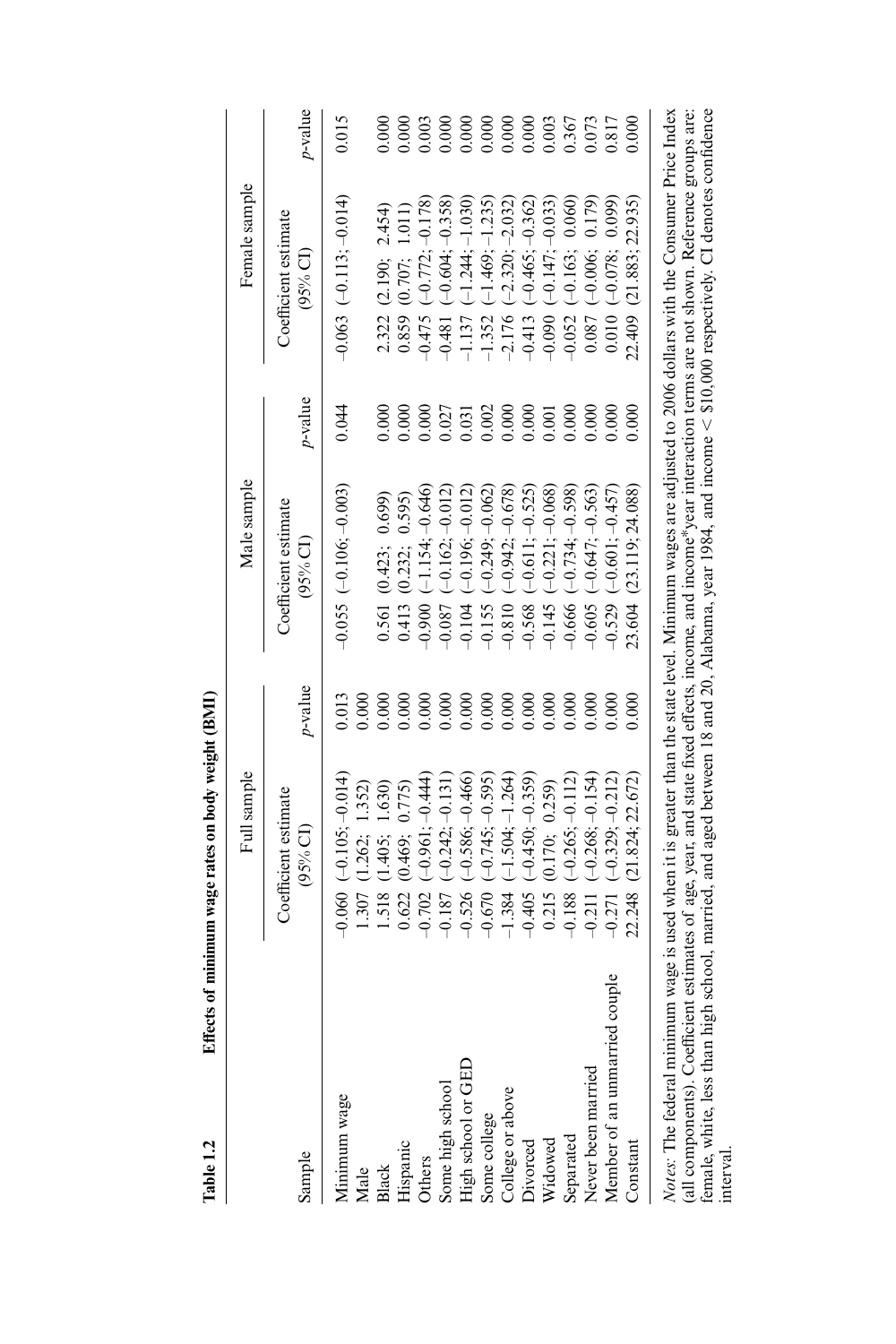

Fig. 1.3 Ouantile regression effects of minimum wage on BMI

# **1.4 Contribution of Minimum Wage Decreases to Increasing BMI and Obesity**

During the period covered by the BRFSS data, the average real minimum wage fell from a maximum of \$6.40 in 1984 to \$5.82 in 2006, with the federal minimum real wage falling even further, from \$6.30 to \$5.20. From when the federal minimum wage was last increased during our study period (1997) to the conclusion of our study period in 2006, the average real minimum wage fell from \$6.50 to \$5.82, and the real value of the federal minimum wage fell from \$6.40 to \$5.20. Multiplying these changes in the average real wage by the estimates from the linear model suggest that the \$0.58 decline in the real minimum wage from 1984 to 2006 would produce a  $$0.58 \cdot 0.06 = 0.035$ increase in BMI. Since average BMI increased by about 2.6 from 1984 to 2006 (from about 24.4 to 27.0), this is only 1 to 2 percent of the increase in BMI over the period. If we consider the most recent period during which the real minimum wage has been continuingly decreasing, 1997 to 2006, the \$0.68 decline can explain  $0.68 \times 0.06 = 0.04$  (4 percent) of the 1.3 (25.7 to 27) increase in BMI. However, both these periods exclude the major decline in the real minimum wage that occurred from about 1970 to 1984. If the longer term \$3.33 decline in the real minimum wage from its peak at \$9.15 in 1968 to \$5.82 in 2006 is considered, it can explain  $3.33 \times 0.06 = 0.2$  (10 percent) of the total increase in average BMI from 25.0 to 27.0 over the period (Flegal et al. 1998; Kuczmarski et al. 1994).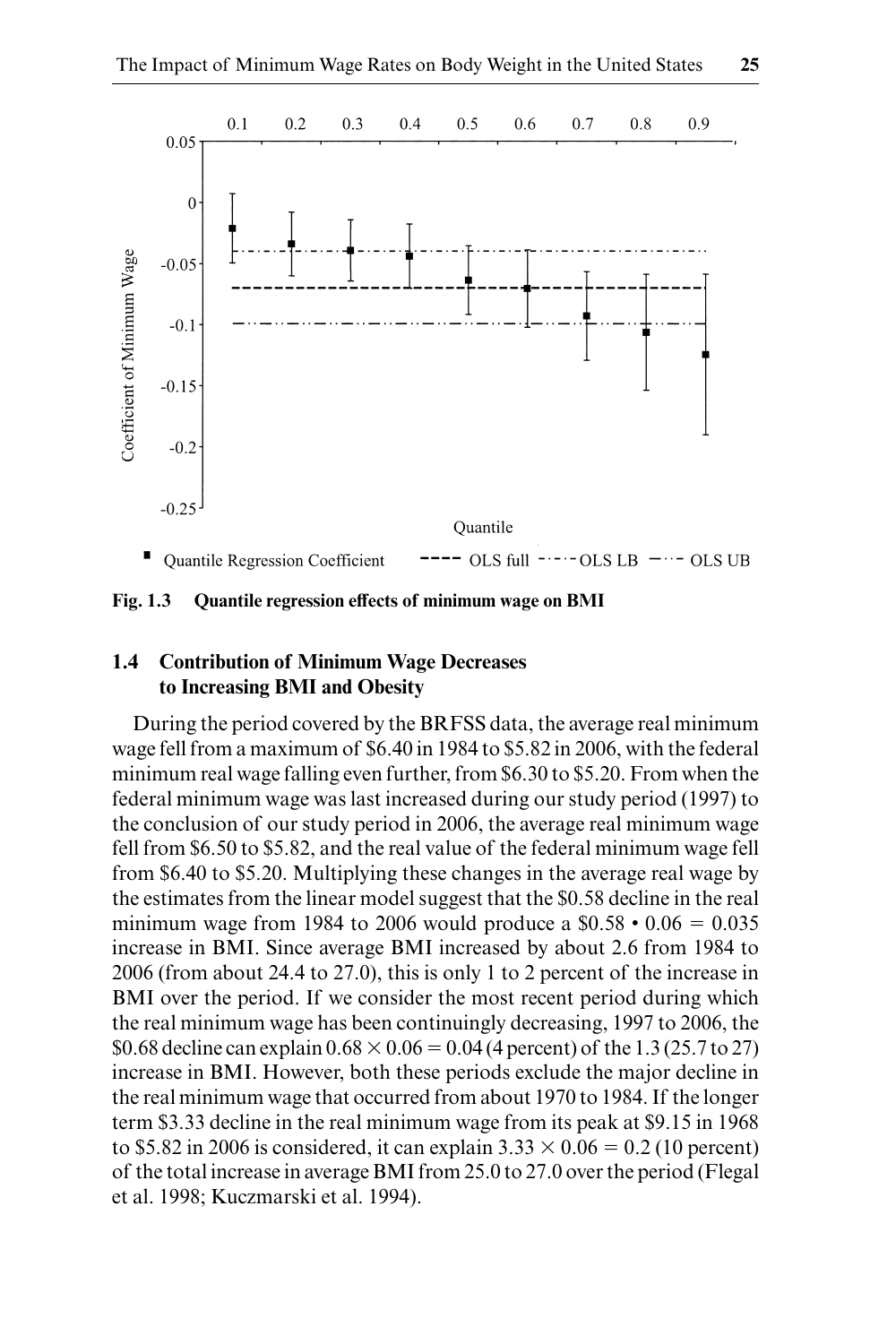Table 1.3 presents results of the sensitivity analysis. The first two speci-fications show that the results are robust to whether they include the controls for income. Specifications 3 and 4 show the results are stronger for persons below age sixty than for older persons. Specifications 5 to 8 show that, excluding persons older than sixty among whom income is more likely to be a misleading measure of financial resources, the effects of minimum wage on BMI are greatest among persons with at least a high school education and with incomes above \$35,000. Specification 9 shows that our results are robust to the inclusion of state-specific linear trends. We include this specification test because we did not include state-specific time trends in an earlier version of this manuscript, and this was highlighted by discussants of our initial paper and by a later manuscript by Cotti and Tefft (2009) that did not find an effect of minimum wages on obesity. However, as specification 9 indicates, inclusion of this time trend did not change our results. Reasons we have considered for the difference between their findings and ours include that they (a) controlled for fast- food price, which creates potential problems of endogeneity and multicollinearity since fast- food price likely depends on minimum wage, (b) did not account for the BRFSS sampling weights, (c) used a much smaller number of observations than we used, without an apparent cause of the smaller sample size, and (d) used a correction for potential bias in self- reported BMI that was based on the relationship between self-reported and clinically measured body weight and height in the National Health and Nutritional Examination Survey (NHANES). We chose not to use this correction because we are concerned that it may not be appropriate for BRFSS because NHANES respondents knew that the measures they reported would be verified by a physical exam, but BRFSS respondents knew their reports would not be verified.

## **1.5 Discussion**

The association we observe between changes in the real minimum wage and BMI among BRFSS respondents are consistent with our hypothesis that a decrease in real minimum wage rates can increase body weight. Although we cannot prove that this relationship is causal, several lines of evidence argue against alternative interpretations, such as that changes in body weight influence real minimum wage rates, or that a third factor influences both real minimum wage rates and body weight. The first possibility seems unlikely because there is no apparent reason why changes in obesity would cause changes in minimum wage laws or inflation. It does seem possible that some third factor could lead to both decreases in the real minimum wage and increases in BMI. One candidate might be that falling incomes within states that we somehow do not adequately control for could both cause states to allow the minimum wage to drift downward and lead to increases in obesity if declines in socioeconomic status due to falling incomes caused people to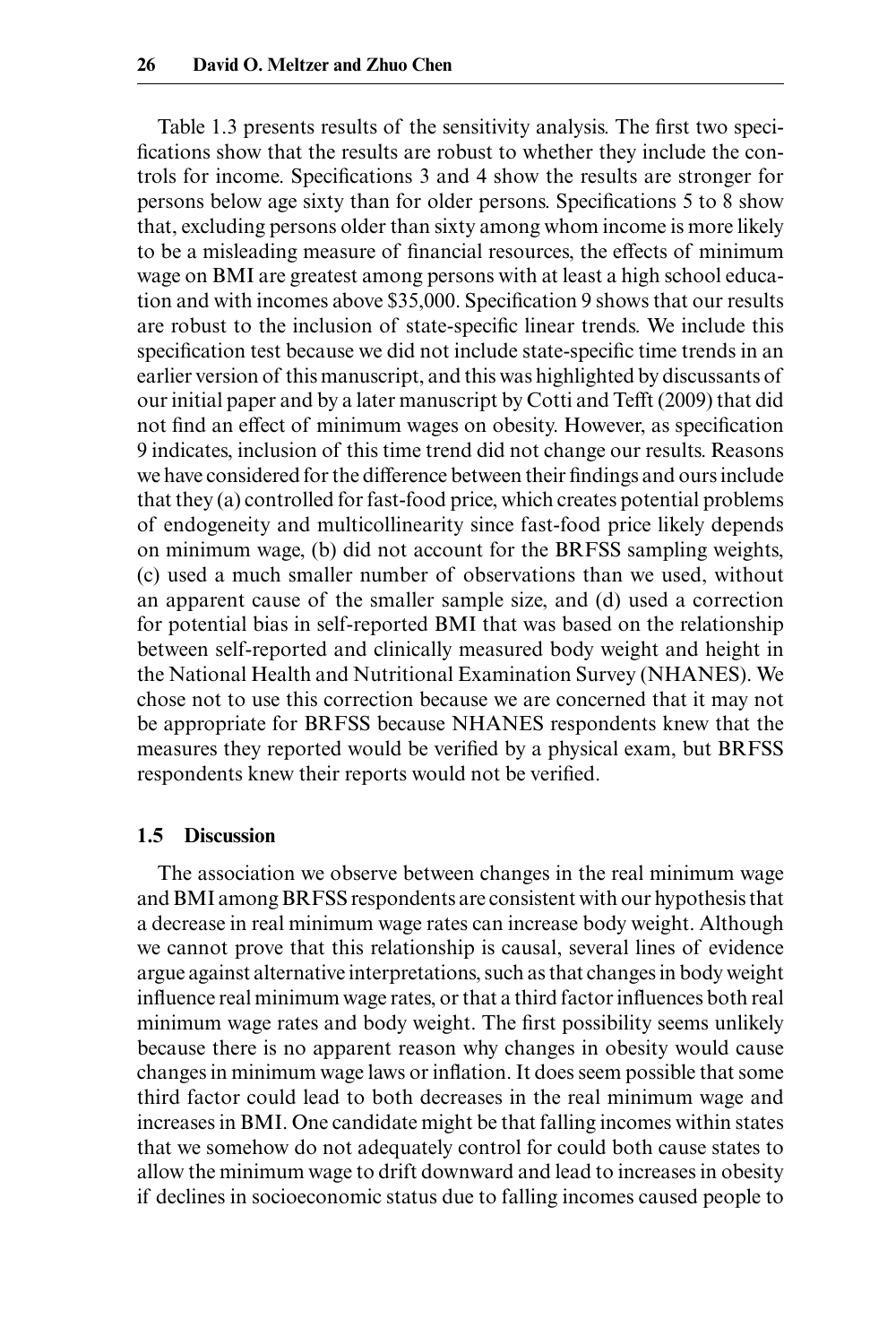|       |                                                                                                                                                                                                                       | Full sample                        |                                  | Male sample                                                                                                                            |                | Female sample                    |                    |
|-------|-----------------------------------------------------------------------------------------------------------------------------------------------------------------------------------------------------------------------|------------------------------------|----------------------------------|----------------------------------------------------------------------------------------------------------------------------------------|----------------|----------------------------------|--------------------|
| Model | No. of observations<br>Total (Men; Women)                                                                                                                                                                             | Coefficient estimate<br>$(95%$ CI) | $p$ -value                       | Coefficient estimate<br>(95% CI)                                                                                                       | $p$ -value     | Coefficient estimate<br>(95% CI) | $p$ -value         |
|       | 3,048,378 (1,274,462; 1,773,916)                                                                                                                                                                                      | $-0.060$ $(-0.106, -0.013)$        | 0.13                             | $-0.055$ $(-0.108,-0.002)$                                                                                                             | 0.044          | $-0.063$ $(-0.114,-0.013)$       | 0.015              |
|       | 3,048,378 (1,274,462; 1,773,916)                                                                                                                                                                                      | $-0.059$ $(-0.1010 - 0.0100)$      | 0.019                            | $-0.058$ $(-0.111,-0.005)$                                                                                                             | 0.031          | $(-0.115,-0.006)$<br>$-0.060$    | 0.32               |
|       | 2,188,122 (954,522; 1,233,600)                                                                                                                                                                                        | $(-0.126,-0.015)$<br>$-0.071$      | 0.13                             | $-0.067$ $(-0.128, -0.006)$                                                                                                            | 0.031          | $(-0.132,-0.008)$<br>$-0.070$    | 0.028              |
|       | 860,256 (319,940; 540,316)                                                                                                                                                                                            | $(-0.076; 0.029)$<br>$-0.023$      |                                  | $-0.004$ $(-0.076, -0.067)$                                                                                                            | 0.907          | $(-0.090; 0.012)$<br>$-0.039$    | 0.131              |
|       | 484,206 (200,042; 284,164)                                                                                                                                                                                            | 0.060<br>$(-0.134;$<br>$-0.037$    |                                  | $0.015 (-0.127; 0.156)$                                                                                                                |                | 0.077<br>$(-0.243;$<br>$-0.083$  | $0.302$<br>$0.711$ |
|       | 379,137 (178,824; 200,313)                                                                                                                                                                                            | $(-0.115; 0.082)$<br>$-0.017$      | 0.372<br>0.444<br>0.737<br>0.000 | $-0.050$ $(-0.179; 0.079)$                                                                                                             | 0.442<br>0.002 | 0.163<br>$(-0.112;$<br>0.026     |                    |
|       | 908,468 (412,579; 495,889)                                                                                                                                                                                            | $(-0.130,-0.042)$<br>$-0.086$      |                                  | $-0.096$ $(-0.156, -0.036)$                                                                                                            |                | $(-0.156; 0.009)$<br>$-0.074$    | 0.080              |
|       | 416,311 (163,077; 253,234)                                                                                                                                                                                            | $(-0.202,-0.040)$<br>$-0.121$      | 0.004                            | $-0.062$ $(-0.146; 0.021)$                                                                                                             | 0.140          | $(-0.293,-0.062)$<br>0.178       | 0.003              |
|       | 3,048,378 (1,274,462; 1,773,916)                                                                                                                                                                                      | $-0.038$ $(-0.074,-0.002)$         | 0.037                            | $-0.016$ $(-0.064; 0.032)$                                                                                                             | 0.513          | $(-0.128; 0.009)$<br>$-0.059$    | 0.087              |
|       | Notes: (1) Baseline: with full set of covariates; (2) Baseline: do not control for income; (3) Excluding elderly (age $\geq 60$ ), full set of covariates; (4) Only elderly<br>(age $\geq$ 60), full set of covariant |                                    |                                  | ates; (5) Age < 60, Income < \$35,000, and education is less than high school; (6) Age < 60, Income > \$35,000, and education level is |                |                                  |                    |

Sensitivity analyses: Coefficient estimate of real minimum wage (Dependent variable: Body mass index) **Table 1.3 Sensitivity analyses: Coefficient estimate of real minimum wage (Dependent variable: Body mass index)** Table 1.3  \$35,000, and education level is more than high school; (9) Baseline specification plus state specific linear trends. Coefficient estimates for age, year, and state fixed effects, race and ethnicity, marital status, education, income, and income∗year interaction terms (when included) not shown. Reference groups are: female, white, less than high school, married, and less than high schools (1/1 Age  $<$  00), (1/2 Age  $<$  00), (8) Age  $<$  00); (8) Age  $<$  00); (8) Age  $<$  00); (8) Age  $<$  00); (0) Age  $<$  00); (0) Age  $<$  00); (0) Age  $<$  00); (0) and education is more in a more in the than high school; (9) Baseline specification plus state specific linear trends. Coefficient estimates for age, year, and state fixed effects, race and ethnicity, marital status, education, income, and income\*year interaction terms (when included) not shown. Reference groups are: female, white, less than high school, married, and<br>aged between 18 and 20, Alabama, year 1984, white, married,  $60,$  Income  $<$ 60, Income  $>$  \$35,000, and education level is more than high school; (8) Age  $<$ aged between 18 and 20, Alabama, year 1984, white, married, less than high school, and income  $\lt 8100$ . less than high school; (7) Age  $<$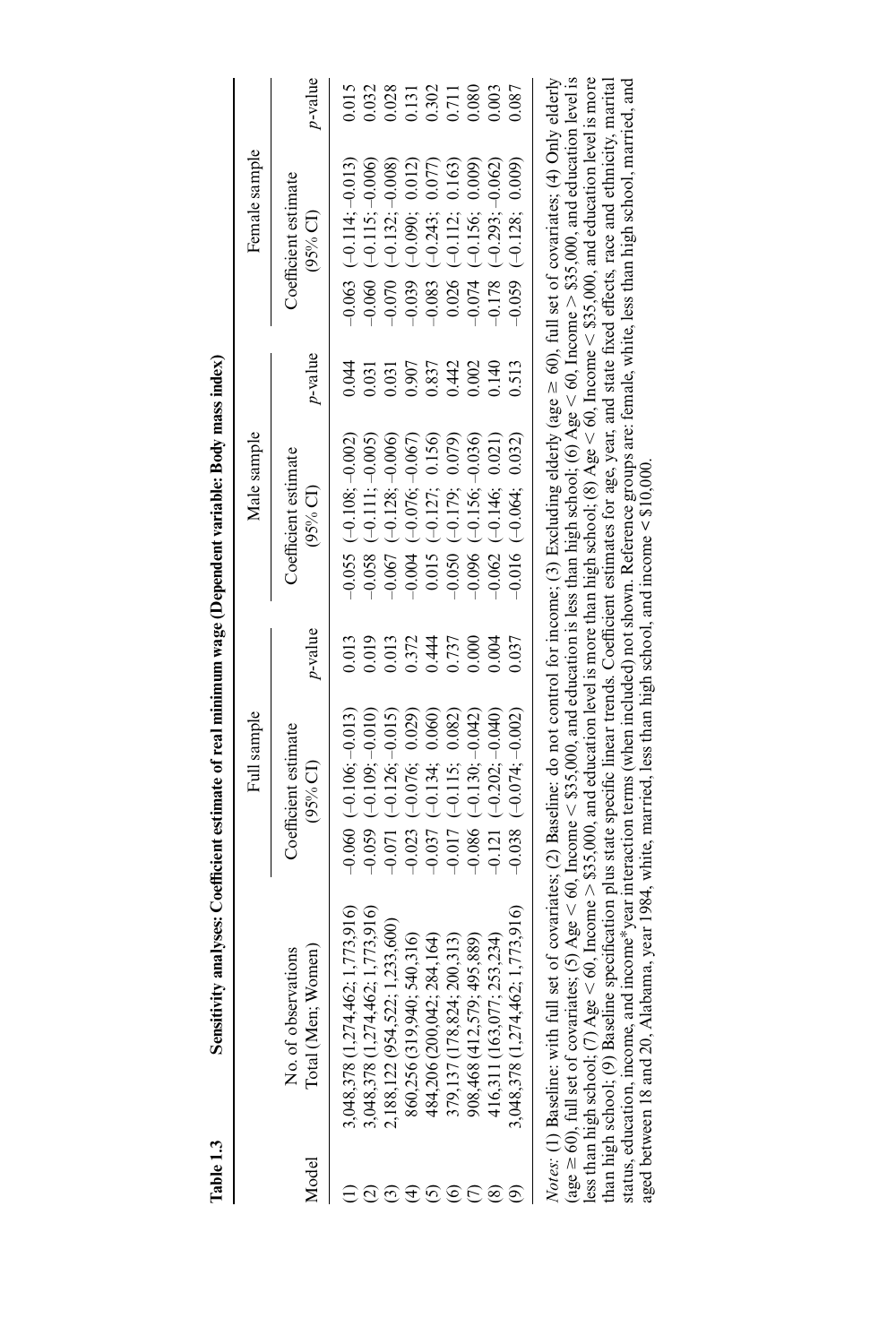substitute cheaper but more fattening foods for more expensive ones that are less likely to cause obesity. Arguing against this is that we control for both state fixed effects and time trends, so that changes in state minimum wage legislation or local price levels would have to be explained by changes in income over time within states. We also performed additional sensitivity analyses that included state-specific time linear time trends, and these generally confirmed our overall findings, though these specifications have had difficulties converging in some of the quantile regressions.

The hypothesis that changes in the real minimum wage could cause changes in obesity, in contrast, seems highly plausible. Here, there are at least two stories one could tell. The first is the one that we have emphasized—that decreases in the minimum wage would lower the price of fast food and thereby increase its consumption, and thus, obesity. The second is that a decrease in the minimum wage could raise obesity by lowering incomes of people who earn minimum wage and encouraging them to eat more unhealthy food. However, this second argument is not a convincing explanation of the results we observe because the effect of the minimum wage is greater among high income persons than among low income persons, who would be most likely to earn minimum wage. In addition, low income persons consume so little food away from home,  $\le$  \$250 per family of four per year), that it seems unlikely to be enough to contribute to obesity (Frazao et al. 2007). It is also interesting that even though lower income persons are more likely than higher income persons to be obese (Gibson 2003, 2004; Kim et al. 2006), obesity has increased most among higher income persons in recent years, as might be expected if changes in the price of food away from home were driving increases in obesity (Chang and Lauderdale 2005).

Further evidence supporting the hypothesis that the decline in real minimum wage has increased obesity by encouraging food away from home (FAFH) is that the effect we observe can be assessed by calibrating it against the published literature on how the price of food away from home affects the quantity of it consumed and how that, in turn, affects obesity. To do this, the effect of the minimum wage on BMI can be approximated by:

 $\Delta$  BMI/ $\Delta$  minimum wage =  $\Delta$  BMI/% $\Delta$  calories intake  $\cdot$ % $\Delta$  calories intake/% $\Delta$  quantity of FAFH  $\cdot$ % $\Delta$  quantity of FAFH/% $\Delta$  price FAFH  $\cdot$ % $\Delta$  price FAFH/% $\Delta$  minimum wage

Assuming the median height of a person in the United States of 1.78 meters and average caloric intake of about 2000 calories per day, and estimates by Cutler, Glaeser, and Shapiro (2003) that the approximately 5 kg (equivalent to 1.6 unit of BMI) increase in median weight over the past two decades requires a net caloric imbalance of about 100 to 150 calories per day, the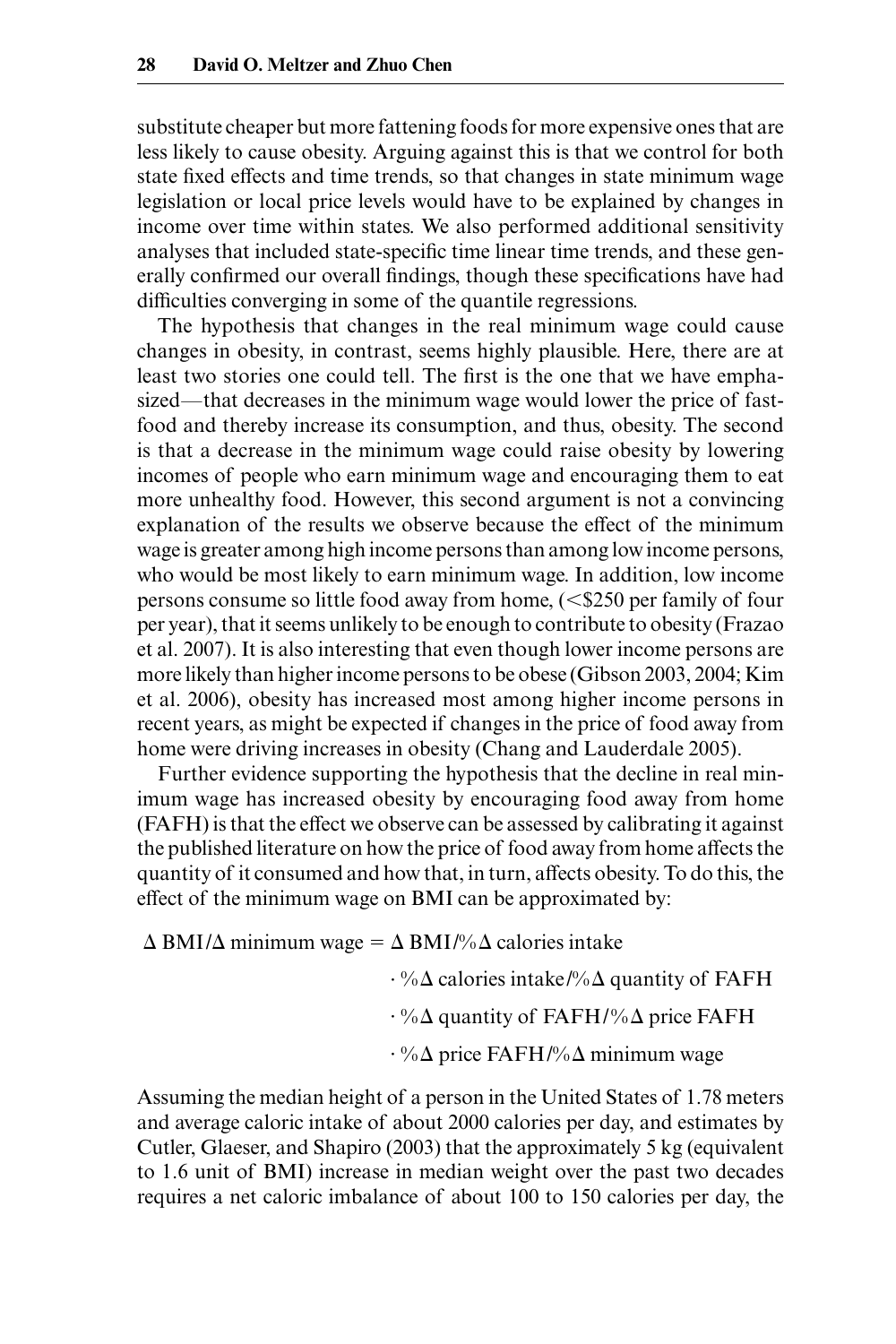change in BMI per percent increase in caloric intake can be estimated as  $(5 \div 1.78^2) \div (125/2000) = 25$ . Estimates of the elasticity of FAFH with respect to price are available from a recent study on demand of food consumption, which suggested estimates of price elasticity as from  $-2.03$  to  $-1.16$ (Lee and O'Roark 1999; Piggott 2003). Estimating how total calories consumed increases as FAFH increases is difficult because FAFH may substitute for food at home. However, assuming it does not subsitutue for food at home places an upper bound on the increase in total calories. Aaronson, French, and MacDonald (2008) have provided fairly consistent estimates of the effect of minimum wage on food price, ranging from elasticity estimates of 0.73 percent for full service establishments, to 1.56 percent for limited service establishments, for a 10 percent change of minimum wage. An alternative study suggested that 1 percent change of food price per \$0.50 change in minimum wage rate, consistent again with about a 1 percent change (Lee and O'Roark 1999). Multiplying these  $(25 \times (-1.16 \text{ to } -2.03) \times 0.01) = -0.29 \text{ to }$  $-0.50$ , about five times the size of the 0.06 effect we estimate. This seems likely to reflect the extent to which our calculations fail to account for the degree to which calories for FAFH reduce calories consumed at home, but suggests that the hypothesis that increased consumption of food away from home could explain the increase in body weight we find with increases in the minimum wage, even if as little as 20 percent of the increase in calories consumed away from home represents a net increase in total caloric consumption.

Our analysis has several limitations. First, BRFSS body weight and height information was self- reported, which could lead to bias in estimates of weight and height (Cawley 2004). However, there is no obvious reason why such bias would change our findings. Another limitation is that BRFSS excludes children and youth, institutionalized populations, and households without phone service. Finally, our analysis assumes that changes in minimum wages affect obesity currently, and it may well be that there is some lag structure to effects that we have failed to account for and would be complex to implement empirically given the serial correlation of wages within states over time.

## **1.6 Potential Policy Implications**

If the decline in minimum wages has contributed to increasing obesity in the United States, then it is tempting to consider whether increases in the minimum wage might reduce obesity in the United States, producing benefits in both better health and lower health care costs. Indeed, the federal real minimum wage has already increased by about 40 percent since 2006. Real minimum wages would have to rise by an additional 60 percent to restore them to their 1968 levels, and such increases could have adverse effects on employment, companies that depend on minimum wage labor, and the prices of other goods and services that are heavily dependent on minimum wage labor (Card and Krueger 2000; Neumark and Wascher 2000; Flinn 2006).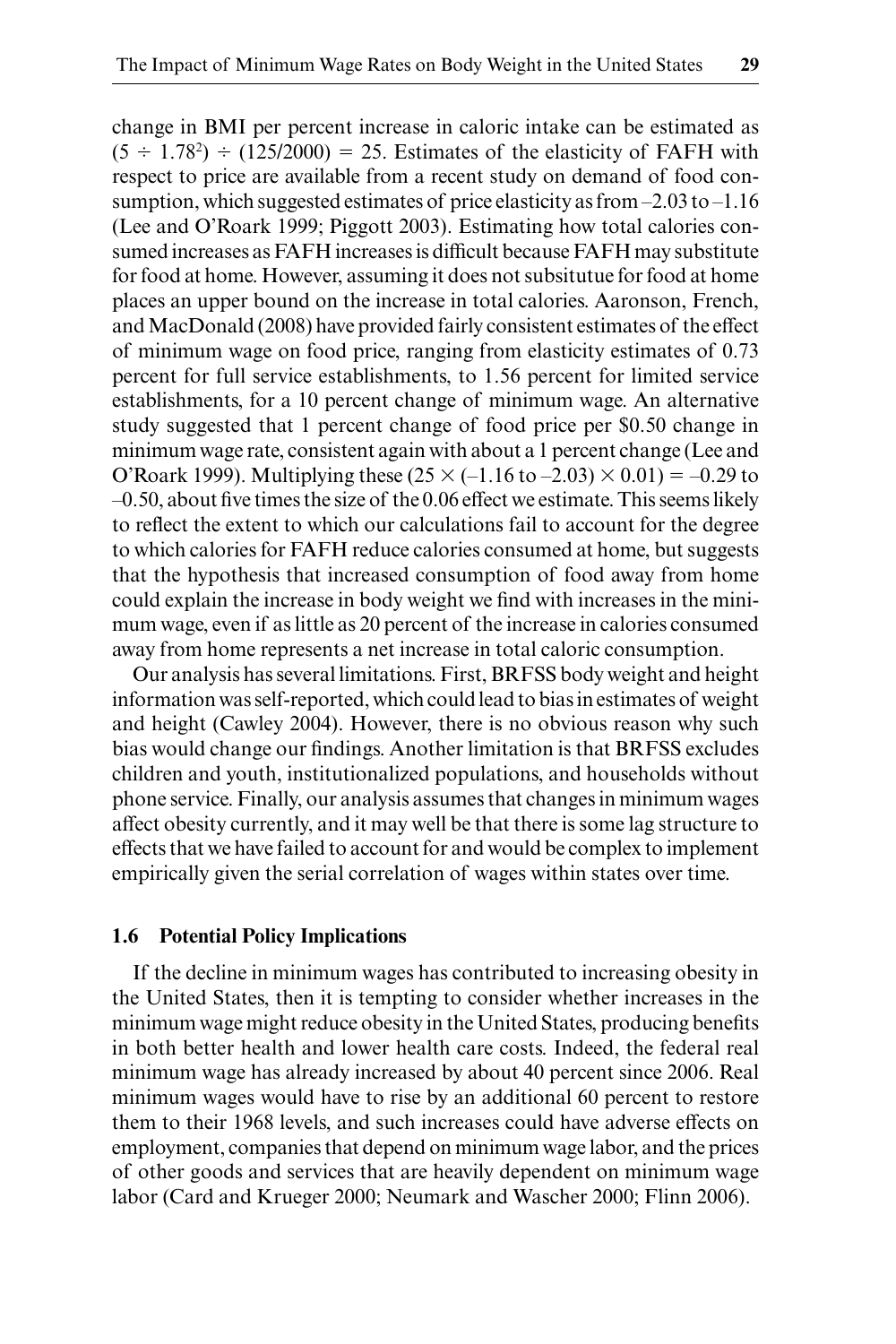To put the potential policy implications of a minimum wage increase in context, it is useful to consider the expected effects of minimum wage on health outcomes, such as mortality. Precisely forecasting the effects of a minimum wage change on mortality is complex because minimum wage may change obesity differently across different groups, and those changes may have varying effects on health outcomes across those groups (Flegal et al. 2005). However, using published estimates that there is an average reduction in life expectancy of about six months with each one unit increase in BMI (Fontaine et al. 2003), the change of 0.07 over the population for each dollar increase in the minimum wage would increase life expectancy in the United States by fifteen days, producing an additional twelve million life years of the U.S. population. To the extent that BMI would decrease most among the most obese, as suggested by our quantile regressions, and that the health benefits of BMI reduction would be greatest at the highest levels of BMI, these estimates of the mortality reductions from an increase in the real minimum wage would be conservative.

Were an increase in the minimum wage to be viewed as a health intervention, it would be useful to consider its benefits from the perspective of cost- effectiveness. As a back-of-the-envelope calculation, using common estimates that a year of life is valued at \$100,000 (Braithwaite et al. 2008) and assuming that the added year of life would occur on average forty years from now (since the average age of the U.S. population is slightly above thirty-five and life expectancy at birth is slightly above seventy-five), $6$  and discounting future benefits at 3 percent (Gold et al. 1996), this increase in life expectancy would be valued at about \$375 billion. Reductions in morbidity with decreasing levels of obesity have also been quantified and are probably roughly on the same order of magnitude as reductions in mortality (Muennig et al. 2006). Health care costs related to obesity are smaller, probably less than \$50 billion annually, so the value of these savings would be small compared to the value of health improvements (Allison, Zannolli, and Narayan 1999; Raebel et al. 2004). Dividing these benefits that would accrue across all cohorts evenly among all the cohorts suggests an annual health benefit valued at about \$50 billion. The total of these societal benefits is clearly very large, but need to be interpreted in light of an estimated annual cost of a one dollar increase in minimum wage increases of about \$195 billion per year assuming that there are thirteen million minimum wage workers who each work about 1,500 hours per year.<sup>7</sup> This suggests that an increase in the minimum wage would cost consumers on average more than they would gain in health benefits, but does not include the benefits to minimum wage workers. To the extent that these are transfer payments from consumers

<sup>6.</sup> U.S. Census Bureau (2008).

<sup>7.</sup> See, e.g., *Minimum Wage Issue Guide.* Economic Policy Institute, Washington, DC, July 2008.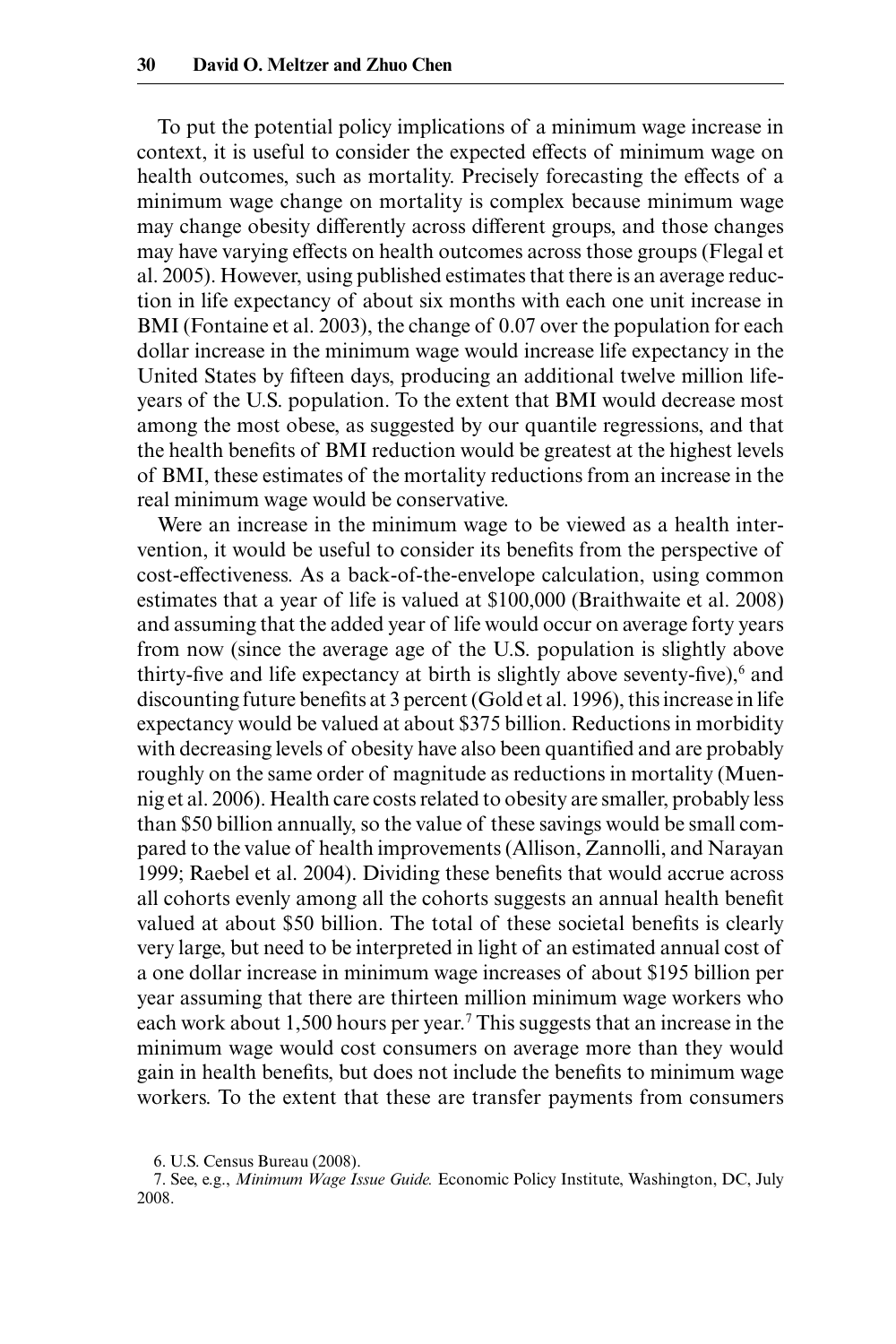paying higher costs for minimum wage earners, such benefits to minimum wage earners would completely offset the costs of a minimum wage increase. However, to the extent higher minimum wages induce unemployment or other inefficiencies in labor and product markets, a result suggested by classical microeconomic theory but still controversial empirically (Neumark and Wascher 2007), such losses would have to be viewed as arguing against increases in the minimum wage. Unfortunately, estimates of the magnitude of such welfare losses due to a higher minimum wage are not available. For this reason, and because an increase in the minimum wage might have a series of complex distributional effects on different subgroups in the population, recommendations about the desirability of a further increase in the minimum wage are beyond the scope of this chapter.

Whether or not additional minimum wage increases would be a desirable policy option, our results may have important policy implications if they focus attention on the mechanisms by which an increase in the minimum wage might affect obesity. While we have emphasized food away from home, we recognize that other explanations could be produced. For example, it is possible that prices for food at home could also be influenced by changes in the minimum wage, though this seems less likely given the smaller share for minimum wage labor in the manufacture of food at home. If we are willing to focus on the price of food away from home as a determinant of obesity, then perhaps policy changes such as better labeling, public health education, regulation of serving size, or "sin taxes" on food away from home might be worth greater attention (Garson and Engelhard 2007). Although prior studies have suggested an association between obesity and increased consumption of food away from home, the direction of causation has been unclear. Our findings on the relationship of obesity to minimum wage changes support the argument that the association of increased consumption of food away from home and obesity may reflect a causal relationship. Our results also increase the importance of experiments to test approaches to control obesity by changing the consumption of food away from home, whether through changes in prices, availability, or information about health consequences.

That our findings explain only a moderate percent of the observed change in body weight suggest that other explanations, such as decreased physical activity, may also play important roles in the increase in obesity. Peer effects have also recently received significant attention in the literature (Christakis and Fowler 2007; Chen and Meltzer 2008), though these would presumably be reflected in the total response we observe in response to a change in the minimum wage, only perhaps more broadly distributed over time. Peer effects also cannot explain why a trend towards increasing obesity may have started; it is possible that decreases in the minimum wage may have had local effects that explain only ten to twenty percent of the increase in BMI as we identify here, but larger effects across the country through peer effects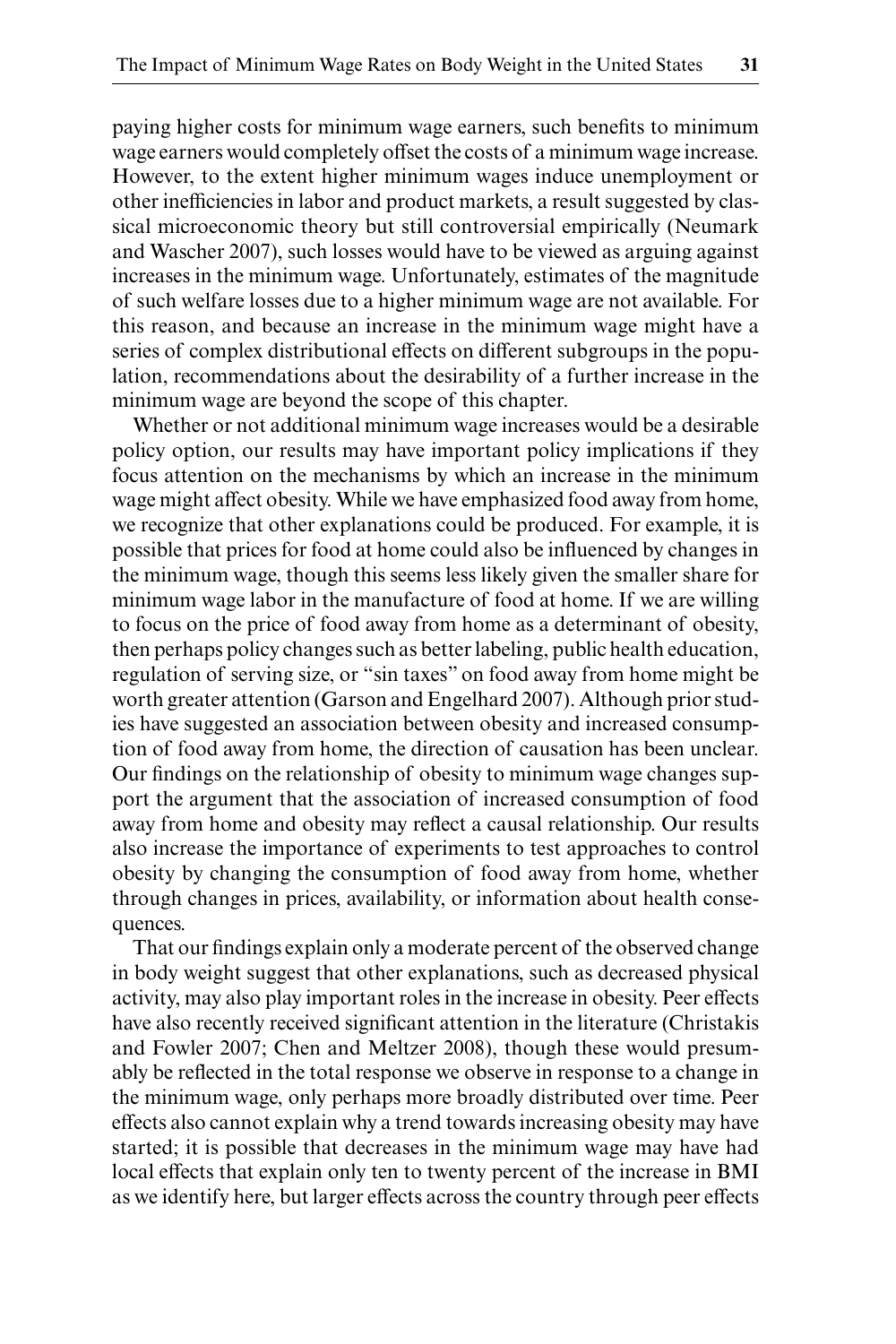that we are unable to identify using the approach we apply here. Finally, we should note that labor saving approaches to the production of fast- food have presumably also played a major role in decreasing its cost and increasing its consumption. To the extent such labor saving continues, minimum wage labor may be an increasingly less important contributor to the cost of food away from home over time regardless of wage increases. While this may decrease the potential impact of minimum wage policies on obesity, our findings highlight the possibility that policies that focus on the consumption of food away from home deserve particular attention in public health efforts to control obesity.

# **References**

- Aaronson, D. 2001. Price pass- through and the minimum wage. *Review of Economic and Statistics* 83 (1): 158–69.
- Aaronson, D., E. French, and J. MacDonald. 2008. The minimum wage, restaurant prices, and labor market structure. *Journal of Human Resources* 43 (3): 688–720.
- Allison, D., R. Zannolli, and K. M. Narayan. 1999. The direct health care costs of obesity in the United States. *American Journal of Public Health* 89 (8): 1194– 9.
- Anderson, M., and D. A. Matsa. 2009. Are restaurants really supersizing America? *American Economic Journal: Applied Economics,* forthcoming.
- Bertrand, M., E. Duflo, and S. Mullainathan. 2004. How much should we trust differences- in- differences estimates? *Quarterly Journal of Economics* 119 (1): 249– 75.
- Braithwaite, R. S., D. O. Meltzer, J. T. King, D. Leslie, and M. S. Roberts. 2008. What does the value of modern medicine say about the \$50,000 per qualityadjusted life-year decision rule? *Medical Care* 46 (4): 349–56.
- Card, D., and A. B. Krueger. 2000. Minimum wages and employment: A case study of the fast- food industry in New Jersey and Pennsylvania: Reply. *American Economic Review* 90 (5): 1397–420.
- Cawley, J. 2004. The impact of obesity on wages. *Journal of Human Resources* 39 (2):  $451 - 74.$
- Centers for Disease Control and Prevention (CDC). 1984– 2006. *Behavioral risk factor surveillance system survey data.* Atlanta, GA: U.S. Department of Health and Human Services, CDC.
- Chang, V. W., and D. S. Lauderdale. 2005. Income disparities in body mass index and obesity in the United States, 1971– 2002. *Archives of Internal Medicine* 165  $(18): 2122 - 8.$
- Chen, Z., and D. O. Meltzer. 2008. Beefing up with the Chans: Evidence for the effects of relative income and income inequality on health from the China health and nutrition survey. *Social Science & Medicine* 66 (11): 2206-17.
- Chou, S.- Y., M. Grossman, and H. Saffer. 2004. An economic analysis of adult obesity: Results from the behavioral risk factor surveillance system. *Journal of*  Health Economics 23:565-87.
- Christakis, N. A., and J. H. Fowler. 2007. The spread of obesity in a large social network over 32 Years. *New England Journal of Medicine* 357:370–9.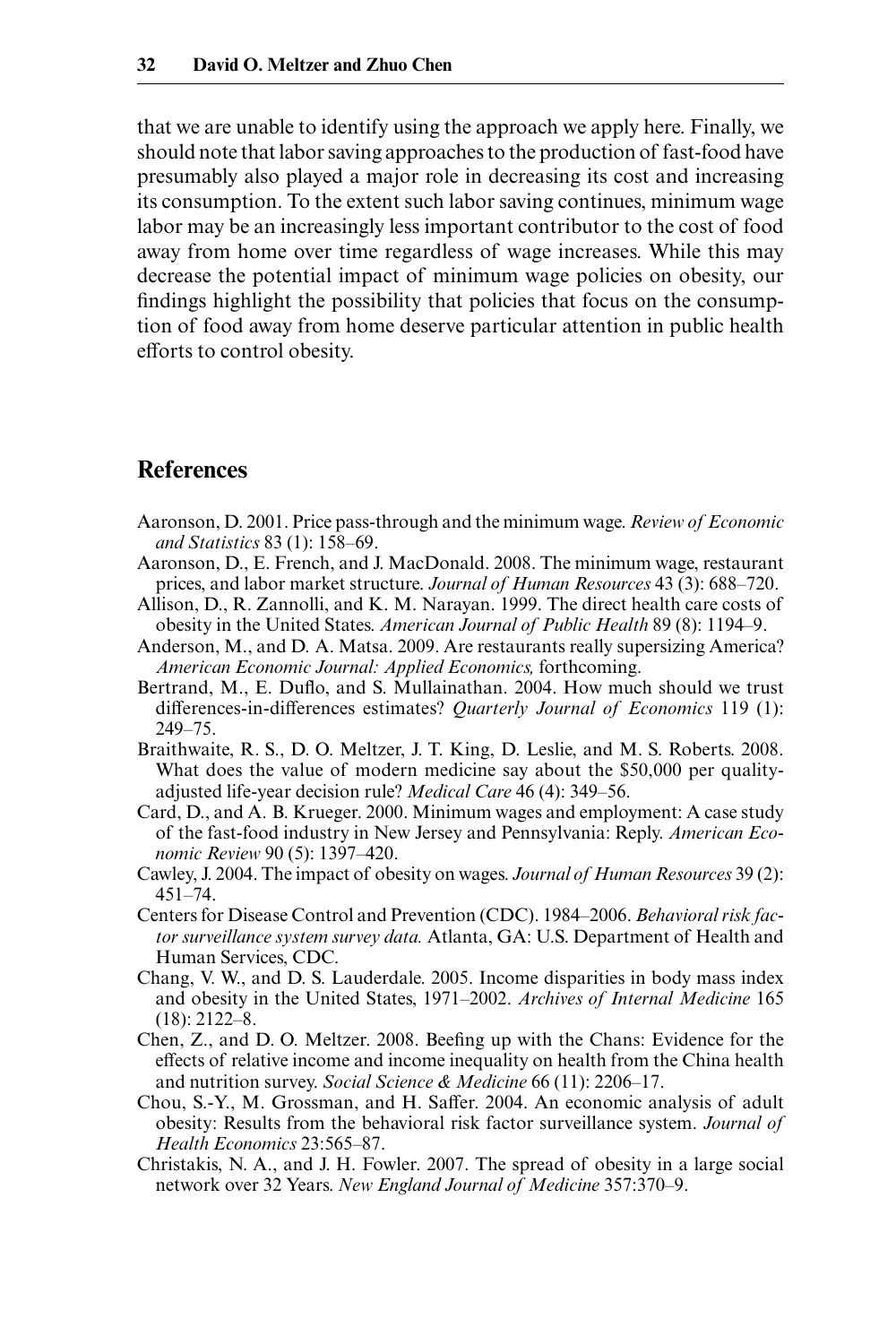- Cotti, C. D., and N. Tefft. 2009. Do changes in the minimum wage impact obesity in the U.S.? Available at: SSRN: http://ssrn.com/abstract=1479307.
- Currie, J., S. DellaVigna, E. Moretti, and V. Pathania. 2009. The effect of fast food restaurants on obesity and weight gain. NBER Working Paper no. 14721. Cambridge, MA: National Bureau of Economic Research, February. *Economic Policy*
- Cutler, D. M., E. L. Glaeser, and J. M. Shapiro. 2003. Why have Americans become more obese? *Journal of Economic Perspectives* 17(3): 93–118.
- Flegal, K. M., M. D. Carroll, R. J. Kuczmarski, and C. L. Johnson. 1998. Overweight and obesity in the United States: Prevalence and trends, 1960–1994. *Inter*national Journal of Obesity 22:39-47.
- Flegal, K. M., B. I. Graubard, D. F. Williamson, and M. H. Gail. 2005. Excess deaths associated with underweight, overweight, and obesity. *Journal of the*  American Medical Association 293:1861-67.
- Flinn, C. J. 2006. Minimum wage effects on labor market outcomes under search, matching, and endogenous contact rates. *Econometrica* 74 (4): 1013–62.
- Fontaine, K. R., D. T. Redden, C. Wang, A. O. Westfall, and D. B. Allison. 2003. Years of life lost due to obesity. *Journal of the American Medical Association* 289  $(2): 187 - 93.$
- Frazao, E., M. Andrews, D. Smallwood, and M. Prell. 2007. *Food spending patterns of low- income households: Will increasing purchasing power result in healthier food choices?* USDA Economic Research Service Economic Information Bulletin 29 (4), September.
- Garson, A., and C. L. Engelhard. 2007. Attacking obesity: Lessons from smoking. *Journal of the American College of Cardiology* 49:1673–5.
- Gibson, D. 2003. Food stamp program participation is positively related to obesity in low income women. *Journal of Nutrition* 133:2225–31.
- -. 2004. Long-term food stamp program participation is differentially related to overweight in young girls and boys. *Journal of Nutrition* 134:372–9.
- Gold, M. R., J. E. Siegel, L. B. Russell, and M. C. Weinstein. 1996. *Cost- effectiveness in health and medicine.* Oxford and New York: Oxford University Press.
- Kim, D., S. V. Subramanian, S. L. Gortmaker, and I. Kawachi. 2006. U.S. state- and county- level social capital in relation to obesity and physical inactivity: A multilevel, multivariable analysis. *Social Science & Medicine* 63 (4): 1045–59.
- Kuczmarski, R. J., K. M. Flegal, S. M. Campbell, and C. L. Johnson. 1994. Increasing prevalence of overweight among U.S. adults—The national health and nutrition surveys, 1960 to 1991. *Journal of the American Medical Association* 272 (3):  $205 - 11$ .
- Lakdawalla, D., and T. Philipson. 2002. The growth of obesity and technological change: A theoretical and empirical examination. NBER Working Paper no. 8946. Cambridge, MA: National Bureau of Economic Research, May.
- Lee, C., and B. O'Roark. 1999. The impact of minimum wage increases on food and kindred products prices: An analysis of price pass- through. Food and Rural Economics Division, Economic Research Service, U.S. Department of Agriculture, Technical Bulletin No. 1877.
- MacDonald, J. M., and D. Aaronson. 2006. How firms construct price changes: Evidence from restaurant responses to increased minimum wages. *American Journal of Agricultural Economics* 88 (2): 292– 307.
- Mello, M. M., D. M. Studdert, and T. A. Brenna. 2006. Obesity—The new frontier of public health law. *New England Journal of Medicine* 354 (24): 2601–9.
- Muennig, P., E. Lubetkin, H. Jia, and P. Franks. 2006. Gender and the burden of disease attributable to obesity. *American Journal of Public Health* 96 (9): 1662–8.